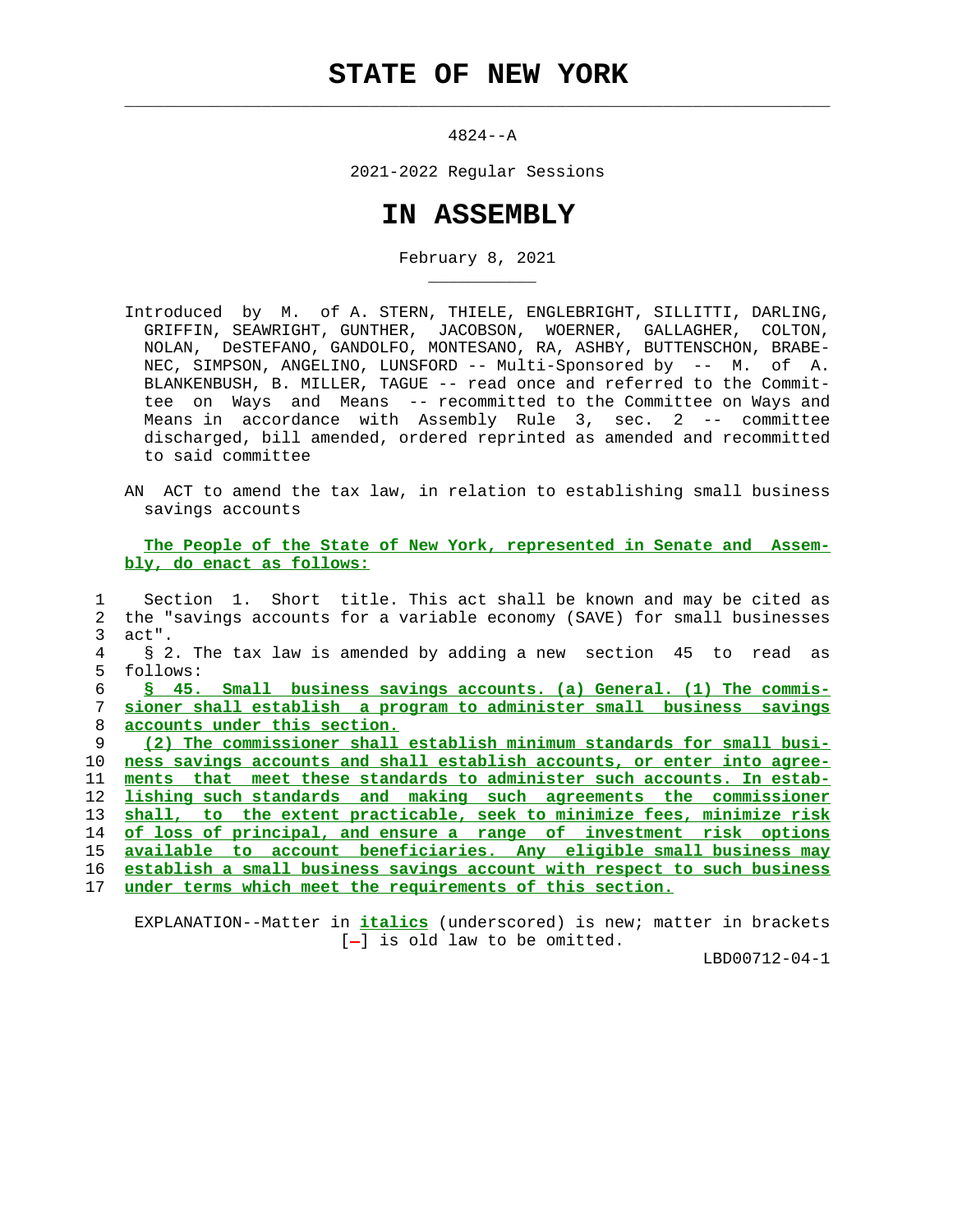A. 4824--A 2

| 1        | (b) Definition. For the purposes of this section, the term "small                                                                                   |
|----------|-----------------------------------------------------------------------------------------------------------------------------------------------------|
| 2        | business savings account" means a tax preferred savings account which is                                                                            |
| 3        | designated at the time of establishment of the plan as a small business                                                                             |
| 4        | savings account. Such designation shall be made in such manner<br>as the                                                                            |
| 5        | <u>commissioner may by requlation prescribe.</u>                                                                                                    |
| 6        | (c) Contributions. (1) There shall be allowed as a deduction an amount                                                                              |
| 7        | equal to the contributions to a small business savings account for the                                                                              |
| 8        | taxable year.                                                                                                                                       |
| 9        | (2) The aggregate amount of contributions for any taxable year to all                                                                               |
| 10       | small business savings accounts maintained for the benefit of an eligi-                                                                             |
| 11       | ble small business shall not exceed an amount equal to ten percent of                                                                               |
| 12       | the gross profits of the business for the preceding taxable year.                                                                                   |
| 13       | (d) Distributions. (1) Any qualified distribution from a small busi-                                                                                |
| 14       | ness savings account shall not be includible in gross income.                                                                                       |
| 15       | (2) Any amounts distributed out of a small business savings account                                                                                 |
| 16       | that are not qualified distributions shall be included in gross income                                                                              |
| 17       | <u>for the taxable year of the distribution.</u>                                                                                                    |
| 18       | (3) For purposes of this section:                                                                                                                   |
| 19       | (A) The term "qualified distribution" means any amount:                                                                                             |
| 20       | (i) distributed from a small business savings account during a speci-                                                                               |
| 21       | <u>fied period of economic hardship; and</u>                                                                                                        |
| 22       | (ii) the distribution of which is certified by the taxpayer as part of                                                                              |
| 23       | a plan which provides for the reinvestment of such distribution for the                                                                             |
| 24       | funding of worker hiring or financial stabilization for the purposes of                                                                             |
| 25       | <u>job retention or creation.</u>                                                                                                                   |
| 26       | (B) The term "specified period of economic hardship" means:                                                                                         |
| 27       | (i) any one-year period beginning immediately after the end of any two                                                                              |
| 28       | consecutive quarters during which the annual rate of real gross domestic                                                                            |
| 29       | product (as determined by the Bureau of Economic Analysis of the Depart-                                                                            |
| 30       | ment of Commerce) decreases, or                                                                                                                     |
| 31       | any period, in no event shorter than one year, specified by the<br>(ii)                                                                             |
| 32       | commissioner for purposes of this section.                                                                                                          |
| 33       | (C) The commissioner may specify a period under clause (ii) of subpar-                                                                              |
| 34       | agraph (B) of this paragraph with respect to a specified area in the                                                                                |
| 35       | case of an area determined by the governor to warrant assistance from                                                                               |
| 36       | the Federal Government under the Robert T. Stafford Disaster Relief and                                                                             |
| 37       | Emergency Assistance Act.                                                                                                                           |
| 38       | The commissioner shall, for each specified period of economic<br>(D)                                                                                |
| 39       | hardship establish a distribution limitation for qualified distributions                                                                            |
| 40       | from eligible small business accounts with respect to such period. The                                                                              |
| 41       | aggregate qualified distributions for any such period from all accounts<br>with respect to an eligible small business shall not exceed such limita- |
| 42       |                                                                                                                                                     |
| 43<br>44 | <u>tion.</u><br>(E) Any distribution not used in the manner certified under subpara-                                                                |
| 45       | graph (A) of this paragraph shall be treated as a distribution other                                                                                |
| 46       | than a qualified distribution in the taxable year of such distribution.                                                                             |
| 47       | (F) Any amount contributed to a small business savings account (and                                                                                 |
| 48       | any earnings attributable thereto), once distributed, shall not be                                                                                  |
| 49       | treated as a qualified distribution unless such distribution is made not                                                                            |
| 50       | later than eight years after the date of such contribution. For purposes                                                                            |
| 51       | of this subparagraph, amounts (and the earnings attributable thereto)                                                                               |
| 52       | shall be treated as distributed on a first-in first-out basis.                                                                                      |
| 53       | (e) Eligible small business. For purposes of this section:                                                                                          |
| 54       | (1) The term "eligible small business" means, with respect to any                                                                                   |
| 55       | calendar year, any person if the annual average number of full-time                                                                                 |
| 56       | employees employed by such person during the preceding calendar year was                                                                            |
|          |                                                                                                                                                     |